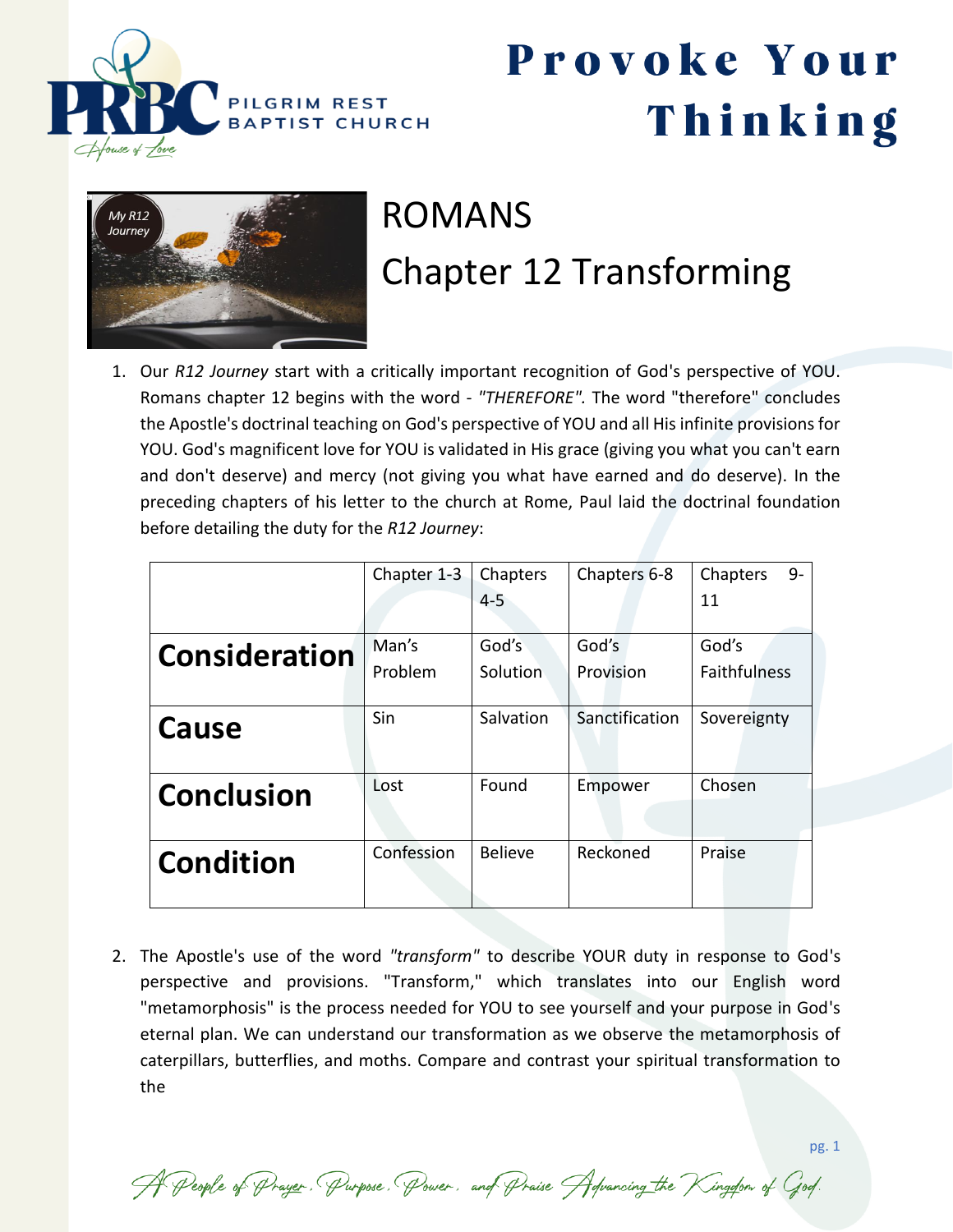

- a. Development stages (conception to maturity),
- b. Environment and Natural habitat and
- c. Common behaviors before, during, and after the metamorphosis.

A life cycle is made up of the stages that a living organism goes through during its lifetime from beginning to end. A butterfly undergoes a process called complete metamorphosis during its life cycle. This means that the butterfly changes completely from its early larval stage, when it is a caterpillar, until the final stage, when it becomes a beautiful and graceful adult butterfly. The butterfly life cycle has four stages: egg, larva (caterpillar), pupa (cocoon), and adult (butterfly or moth).

After caterpillars hatch from eggs, they turn into greedy little eating machines. Instead of developing as most other animals do, caterpillars have something very special inside of them: *imaginal disks*. These "disks" are just small clusters of cells that match up with the



structures they'll need as adults. There's one imaginal disk for every adult body part—wing, eye, leg, etc. Caterpillars often, but not always, have several pairs of true legs, along with several pairs of false legs or prolegs. Caterpillars' only goal is to eat and grow, gaining the nutrients they need to become a butterfly ultimately. They eat so much that they grow too large for their own bodies, and they need to *shed*, or *molt*, their skin, just like a snake. The caterpillars repeat this eat-shed-eat process a few times until they reach a size

where they're large enough to undergo metamorphosis. Caterpillars are very particular about what they eat, which is why the female butterfly lays her eggs only on certain plants. She instinctively knows what plants will serve as suitable food for the hungry caterpillars that hatch from her eggs. Caterpillars don't move much and may spend their entire lives on the same plant or even the same leaf! Some caterpillars are considered pests because of the damage they do to crops. Caterpillars do not need to drink additional water because they get all they need from the plants they eat. They have no way of reproducing as caterpillars, which is why they must morph into another species to continue their cycle of life.

Caterpillars are well-adapted to their natural surroundings. Most of them are camouflaged, so even though they're all around us, we usually don't see them. They are so perfectly disguised (or have such secretive habits) that we walk right by them without ever

A People of Prayer. Purpose. Power. and Praise Advancing the Kingdom of God.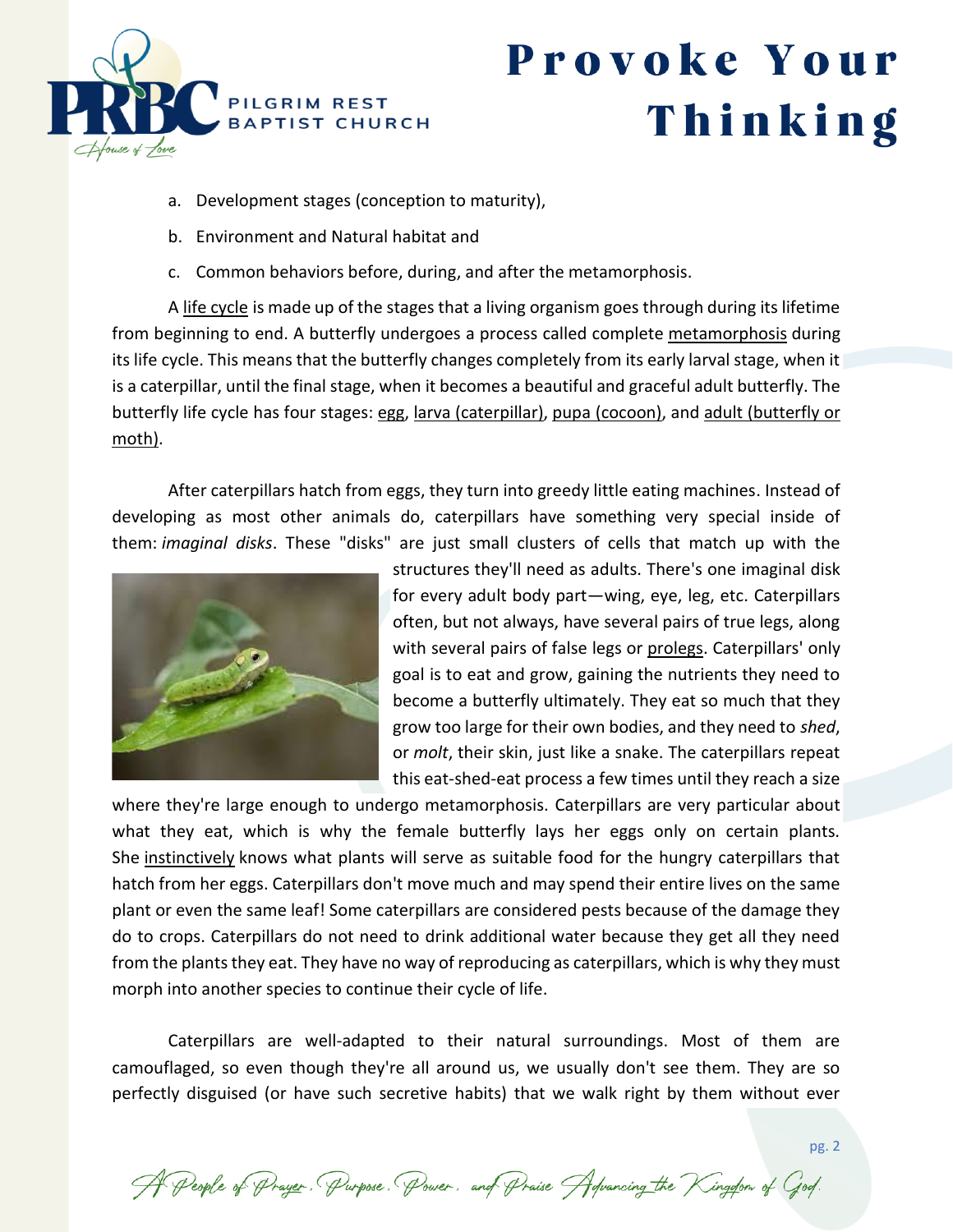

knowing they're there. But they are! Many have bright colors and patterns that may serve to warn or scare away predators, like birds. Otherwise, most caterpillars are totally defenseless, but a few species are protected by stinging spines. Some caterpillars have tiny bristles or hairs to defend themselves against predators, either as an armor of sorts, or to inject venom.

The transformation over time looks like a change from a resting caterpillar to a shell-like covering. Once a caterpillar has eaten its fill, it finds a nice little nook on a branch somewhere. It hangs itself upside down from the branch and does one of two things, depending on the species. It'll



either wrap itself tight in a silky cocoon, or molt one final time into a hard, sparkling *chrysalis*. When the larva is tucked neatly away in its cocoon or chrysalis, that's when the magic starts. During the pupa stage, enzymes are released and literally dissolve almost the entire larva into a nutrient soup. Inside the cocoon, the body is undergoing an incredible cellular transformation, or "*metamorphosis*". The transformation consumes so much energy that the

pupa loses more than half of its original weight. The parts we recognize as a butterfly are beginning to form. The limbs and organs will be transformed by the time the pupa is ready to emerge as a beautiful butterfly. The time a butterfly spends in the pupa stage varies greatly per species, ranging from a few days to a year! Only a few other things remain, the nervous system, the breathing tubes, and the imaginal disks. Now that the imaginal disks are free, they rebuild the butterfly, or moth. The disks move to the correct positions (no one wants a leg where an eye is supposed to be), and the cells in the disks start to absorb the nutrient soup to grow and multiply. Very slowly, the new insect starts to take shape. Interestingly enough, even though the entire butterfly goes through this whole process, some things do stay the same. For example, some scientists had done an [experiment](http://journals.plos.org/plosone/article?id=10.1371/journal.pone.0001736) to prove that moths can remember things from way back when they were just caterpillars! This shows that even though the body is rearranged, most (if not all) of the nervous system remains intact. By the time the transformation is complete, the new butterfly or moth is fully-formed within its cocoon or chrysalis. It then hatches for the second time in its life. The new butterfly will pause to get its bearings and test its new body; its wings and antenna unfurl and harden. Then, it's off into the air to start its new life!

Butterflies are the adult flying stage of certain insects belonging to an order or group called Lepidoptera. Moths also belong to this group. The word "Lepidoptera" means "scaly wings" in Greek. This name perfectly suits the insects in this group because their wings are covered with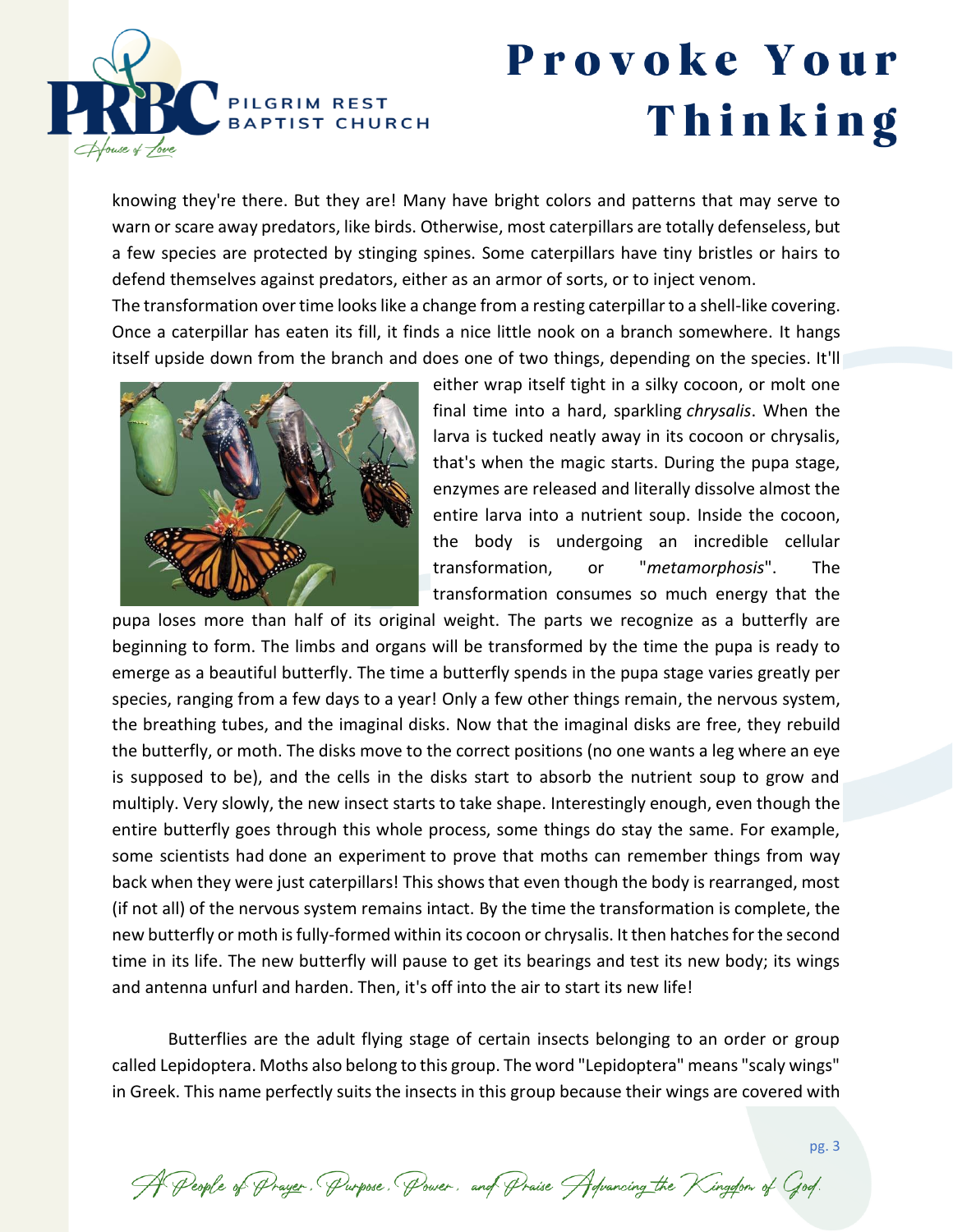

pg. 4

thousands of tiny scales overlapping in rows. The scales, which are arranged in colorful designs unique to each species, are what gives the butterfly its beauty. Like all other insects, butterflies have six legs and three main body parts: head, thorax (chest or mid section) and abdomen (tail end). They also have two antennae and an exoskeleton. In general, butterflies differ from moths in the following ways: (1) Butterflies usually have clubbed antennae, but moths have fuzzy or feathery antennae. (2) Butterflies normally are active during the daytime while most moths are active at night. (3) When a butterfly rests, it will do so with its wings held upright over its body. Moths, on the other hand, rest with their wings spread out flat. Butterflies will, however, bask with their wings out-stretched. (4) Butterflies are generally more brightly colored than moths.

Butterflies are complex creatures. Their day-to-day lives can be characterized by many activities. Adult butterflies are also selective about what they eat. Unlike caterpillars, butterflies can roam about and look for suitable food over a much broader territory. In most cases, adult butterflies are able to feed only on various liquids. They drink through a tube-like tongue called a proboscis. It uncoils to sip liquid food, and then coils up again into a spiral when the butterfly is not feeding. Most butterflies prefer flower nectar, but others may feed on the liquids found in rotting fruit, in ooze from trees, and in animal dung. Butterflies prefer to feed in sunny areas protected from wind. Butterflies are cold-blooded, meaning they cannot regulate their own body temperature. As a result, their body temperature changes with the temperature of their surroundings. If they get too cold, they are unable to fly and must warm up their muscles in order to resume flight. Butterflies can fly as long as the air is between 60°-108° F, although temperatures between 82°-100° F are best. If the temperature drops too low, they may seek a light-colored rock, sand or a leaf in a sunny spot and bask. Butterflies bask with their wings spread out in order to soak up the sun's heat. When butterflies get too hot, they may head for shade or for cool areas like puddles. Some species will gather at shallow mud puddles or wet sandy areas, sipping the mineral-rich water. Generally, more males than females puddle and it is believed that the salts and nutrients in the puddles are needed for successful mating. Butterflies may survive cold weather by hibernating in protected locations. They may use the peeling bark of trees, perennial plants, logs or old fences as their overwintering sites. They may hibernate at any stage (egg, larval, pupal or adult) but generally each species is dormant in only one stage. Another way that butterflies can escape cold weather is by migrating to a warmer region. Some migrating butterflies, such as the painted lady and cabbage butterfly, fly only a few hundred miles, while others, such as the monarch, travel thousands of miles. Monarchs are considered the longdistance champions of butterfly migration, traveling as many as 4000 miles round trip. They begin